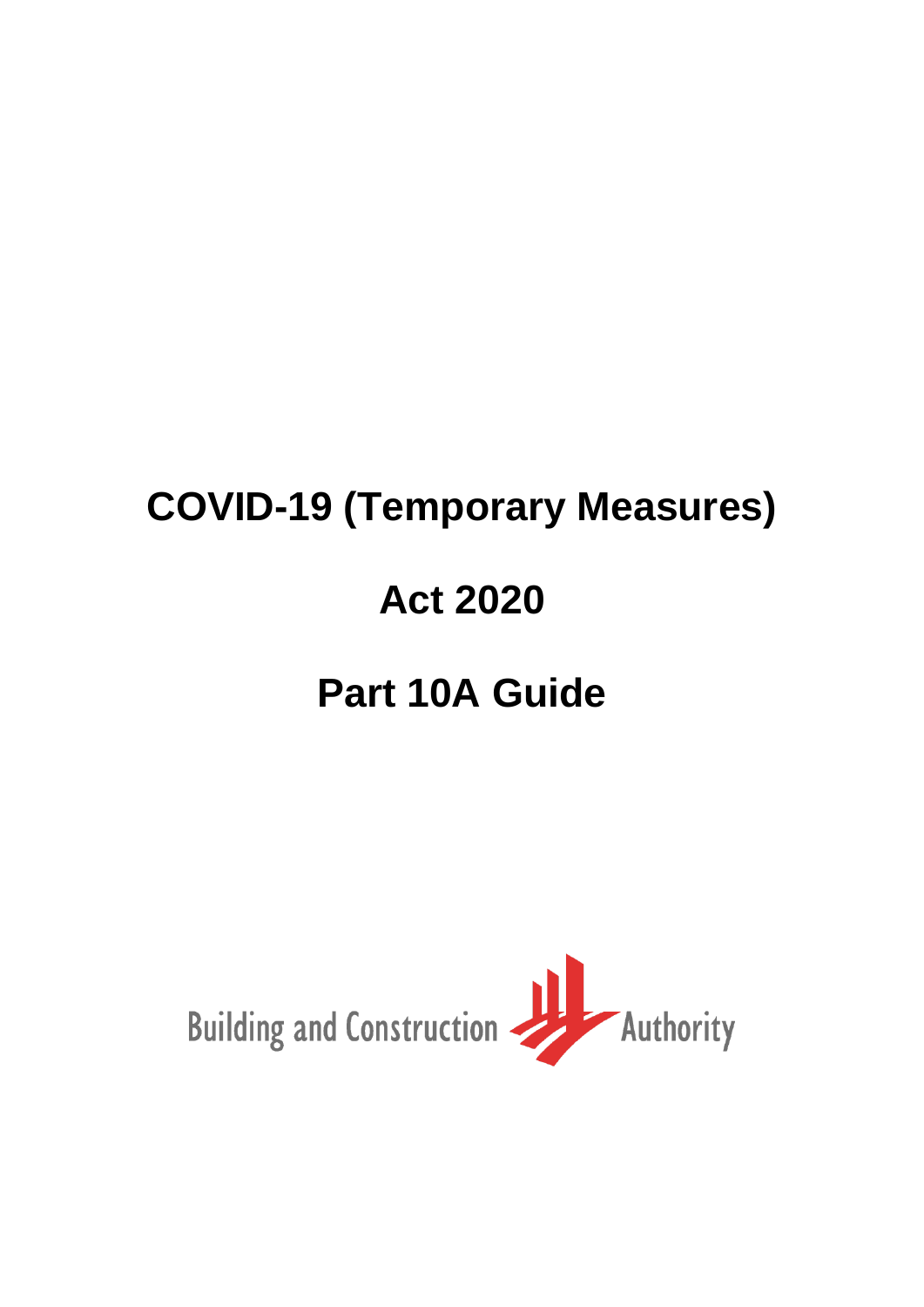# **Contents**

| 1 <sub>1</sub> |                                                    |  |
|----------------|----------------------------------------------------|--|
| 1.1            |                                                    |  |
| 1.2            |                                                    |  |
| 1.3            |                                                    |  |
| 2.             | APPLICATION TO SEEK AN ASSESSOR'S DETERMINATION  2 |  |
| 2.1            |                                                    |  |
| 2.2            |                                                    |  |
| 2.3            |                                                    |  |
| 2.4            |                                                    |  |
| 2.5            |                                                    |  |
| 2.6            |                                                    |  |
| 3.             |                                                    |  |
| 3.1            |                                                    |  |
| 3.2            |                                                    |  |
| 3.3            |                                                    |  |
| 3.4            |                                                    |  |
| 3.5            |                                                    |  |
| 3.6            |                                                    |  |
| 3.7            |                                                    |  |

Annex A - Suggested templates for Part 10A claims

Annex B - COTMA Part 10A Workflow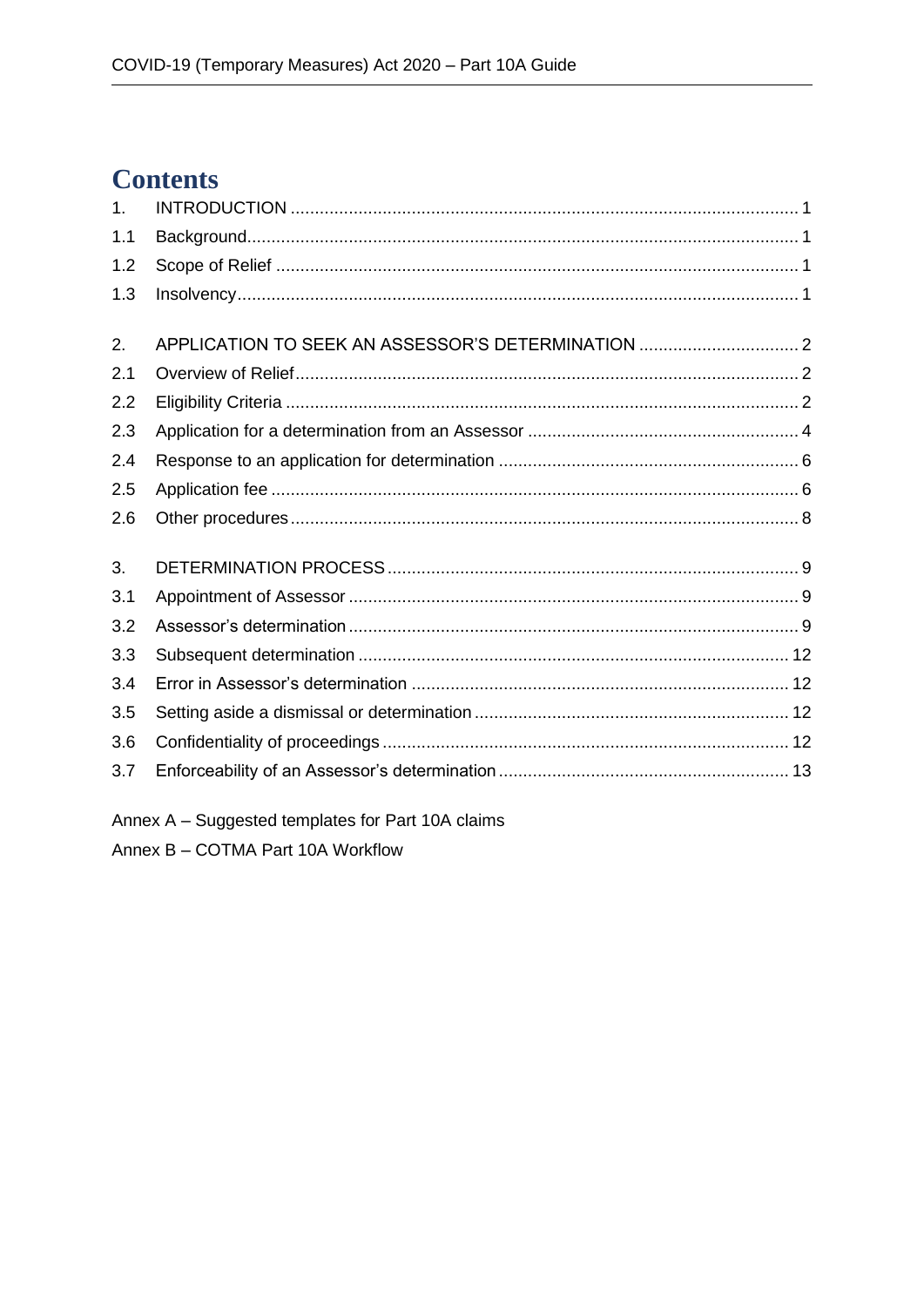#### **Disclaimer**

These Guidelines outline the rights and obligations arising under Part 10A of the COVID-19 (Temporary Measures) Act 2020 (hereinafter referred to as the "**Act**"). These Guidelines do not purport to address all situations. The reader should, for a full appreciation of his rights and obligations under the Act, refer to the Act and obtain advice from relevant professionals.

The Building and Construction Authority disclaims any liability (including any liability arising from negligence) arising in respect of any matter and the consequences of any act done or not done by any person in reliance on anything in or omitted from these Guidelines.

These Guidelines may be amended from time to time. Please refer to the website of the Building and Construction Authority[: www.bca.gov.sg](about:blank) for the latest version of these Guidelines.

#### **© Building and Construction Authority**

| 6 August 2021     |
|-------------------|
| 29 September 2021 |
| 27 December 2021  |
| 28 March 2022     |
|                   |

All rights reserved. No part of this publication may be reproduced or copied by any means without the prior written permission of the Building and Construction Authority, application for which should be addressed to the Chief Executive Officer, Building and Construction Authority, 52 Jurong Gateway Road, #11-01, Singapore 608550.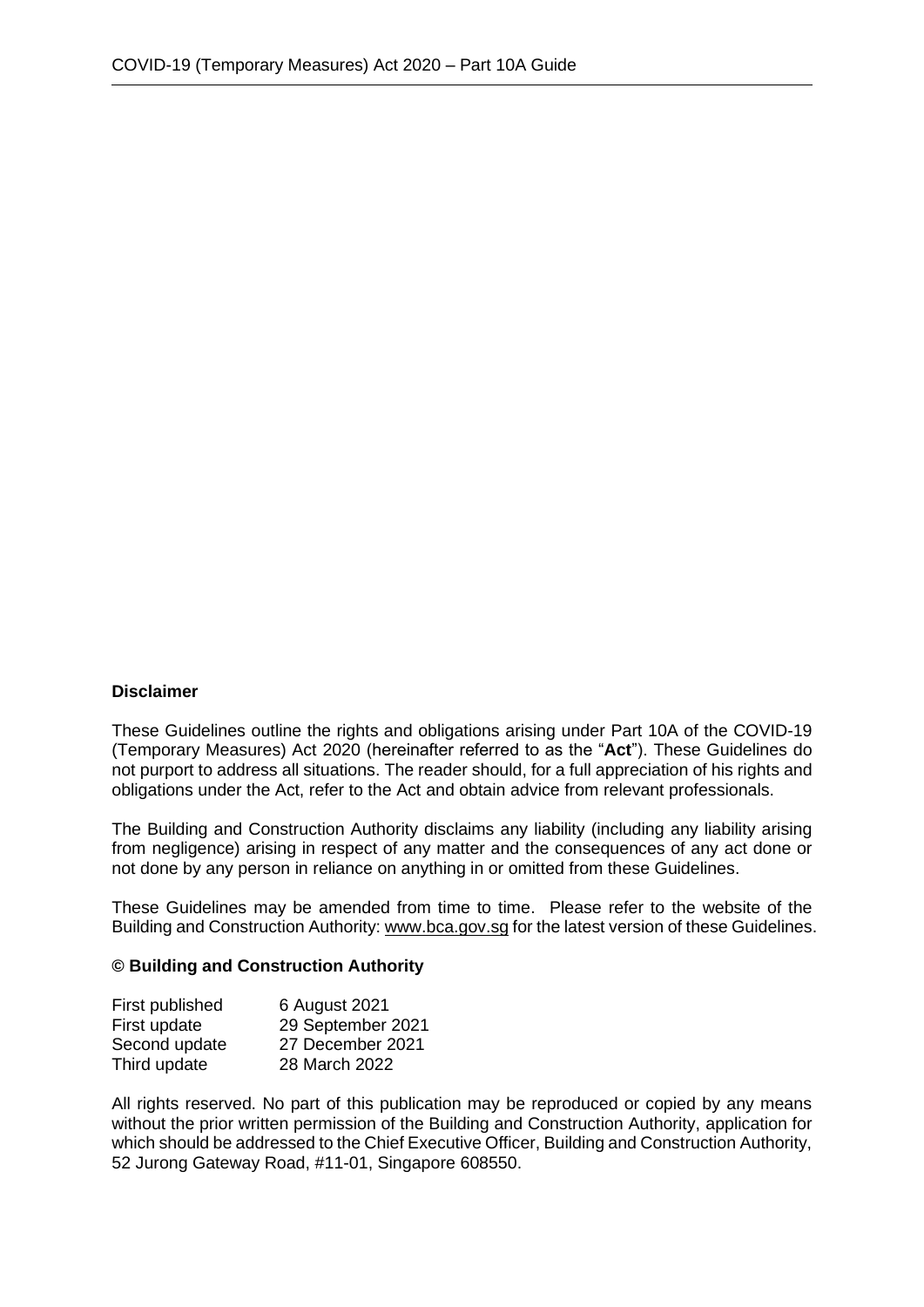# <span id="page-3-0"></span>**1. INTRODUCTION**

# <span id="page-3-1"></span>**1.1 Background**

The COVID-19 pandemic has resulted in delays and increased costs for construction projects, especially for the Built Environment sector who are dependent on migrant workers. The tightened border control measures with several countries have made the shortage of manpower in the sector more severe.

For existing construction projects where parties may not have adequately priced in the unexpected increase in foreign manpower costs, additional relief measures have been introduced under the **COVID-19 (Temporary Measures) (Amendment No. 3) Act 2021** in May 2021 as part of a broader package of support measures to help the Built Environment sector to preserve industry capacity, adjust to the new operating environment, and recover from the impact of the pandemic.

# <span id="page-3-2"></span>**1.2 Scope of Relief**

Part 10A of the COVID-19 (Temporary Measures) Act 2020 (hereinafter referred to as the "**Act**") is provided to facilitate sharing of the increase in foreign manpower salary costs between project parties to ensure that no single stakeholder bears a disproportionate share of the burden imposed by COVID-19.

An important feature of this relief is that contractors should **discuss or negotiate with their customers / clients (who procured their services) to reach a mutually agreeable arrangement to address the foreign manpower salary costs increase in respect of work permit holders** performing the project. This will be applicable to every tier of construction contracts (e.g. main contractors to negotiate with developers, subcontractors to negotiate with main contractors, etc). The relief covers the increase in foreign manpower salary costs incurred during the period be between **1 October 2020 and 30 June 2022** (or any extended date as prescribed).

Under Part 10A of the Act, a Part 10A Assessor (hereinafter referred to as the "**Assessor**") may adjust the contract sum of an eligible construction contract to address the increase in foreign manpower salary costs (due to increase in wages of work permit holders arising from COVID-19) if parties to the contract are unable to reach a mutually agreeable arrangement. Contractors can apply to seek a determination from an Assessor on or before 31 August 2022.

Details on Part 10A of the Act and the relevant application forms are available at [https://go.gov.sg/cotma10a.](https://go.gov.sg/cotma10a)

# <span id="page-3-3"></span>**1.3 Insolvency**

The provisions of Part 10A of the Act are not applicable if one party is insolvent, as the relief provided is not intended to override the provisions in the Companies Act and the Bankruptcy Act that address insolvency issues. It is important that parties seek legal advice where insolvency is involved.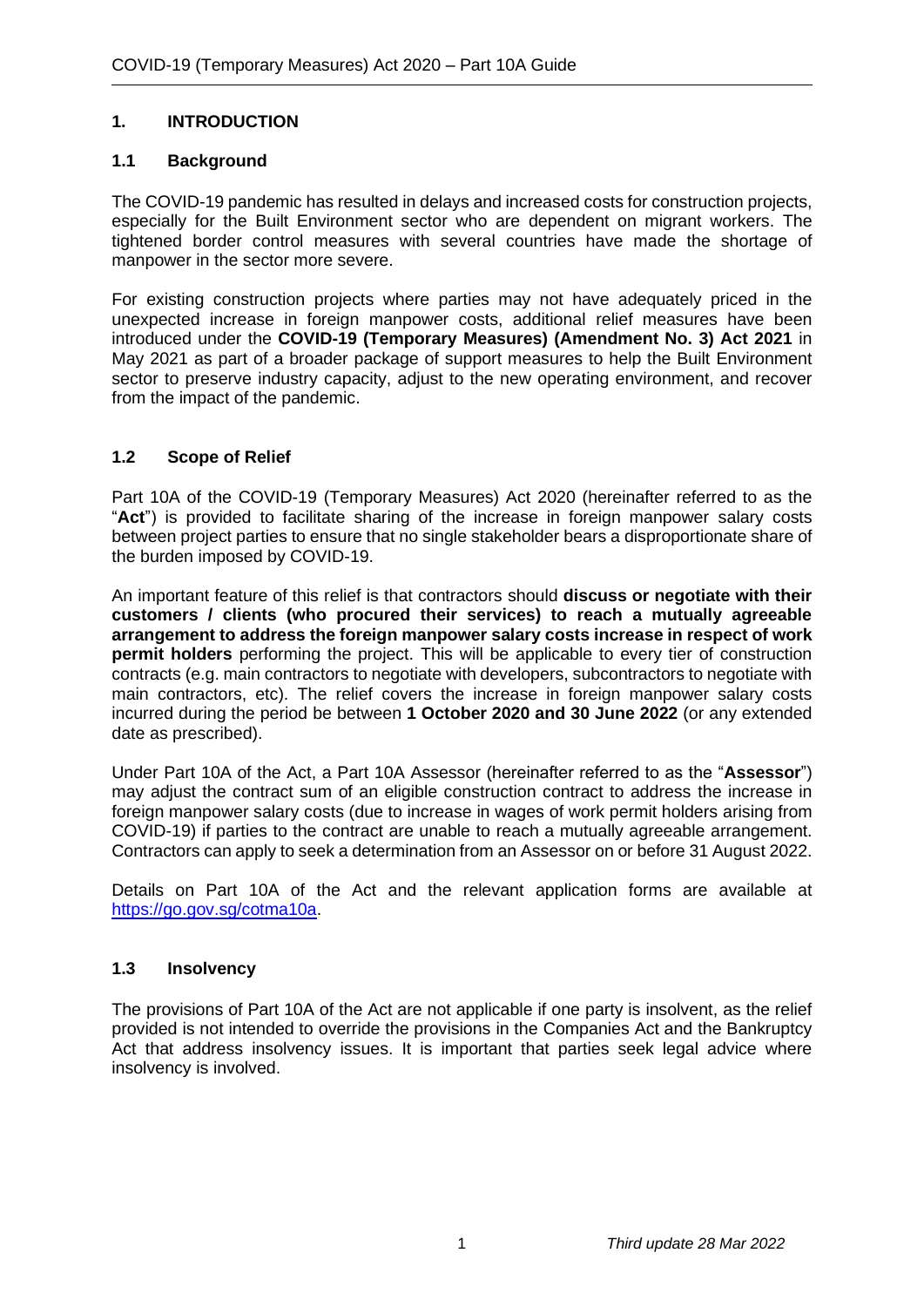#### <span id="page-4-0"></span>**2. APPLICATION TO SEEK AN ASSESSOR'S DETERMINATION**

#### <span id="page-4-1"></span>**2.1 Overview of Relief**

For eligible construction contracts that meet the eligibility criteria in section 2.2 below, the contractor (i.e. hereinafter referred to as the "**Applicant**") may apply for a determination from an Assessor to adjust the contract sum against its customer / client (hereinafter referred to as the "**Respondent**") on or before **31 August 2022**. The Assessor will consider the application and render an outcome which is just and equitable in the circumstances of the case.



If the affected contract meets the criteria set out in the Act and Regulations, then the applicant is eligible to seek relief.

# [2]

The party seeking relief must make an Application for Determination. which must be served on the party (or parties) to the contract.

#### [3]

If the application is in order and properly served, the Registrar will appoint an assessor to determine the application.

#### [4]

Assessor will make a determination on the case.

#### <span id="page-4-2"></span>**2.2 Eligibility Criteria**

An Applicant may apply for a determination if:

- (a) the construction contract was entered into before **1 October 2020**, including construction contract that was automatically renewed on or after 1 October 2020;
- (b) construction works under the construction contract have not been certified to be completed as at **10 May 2021**;
- (c) the construction contract remained in force on **10 May 2021** (i.e. construction contract has not been terminated before 10 May 2021 or the notice for the termination of the construction contract has not been given before 10 May 2021); and
- (d) the Applicant has made a **reasonable attempt to negotiate** with the customer / client (i.e. Respondent) for a cost adjustment.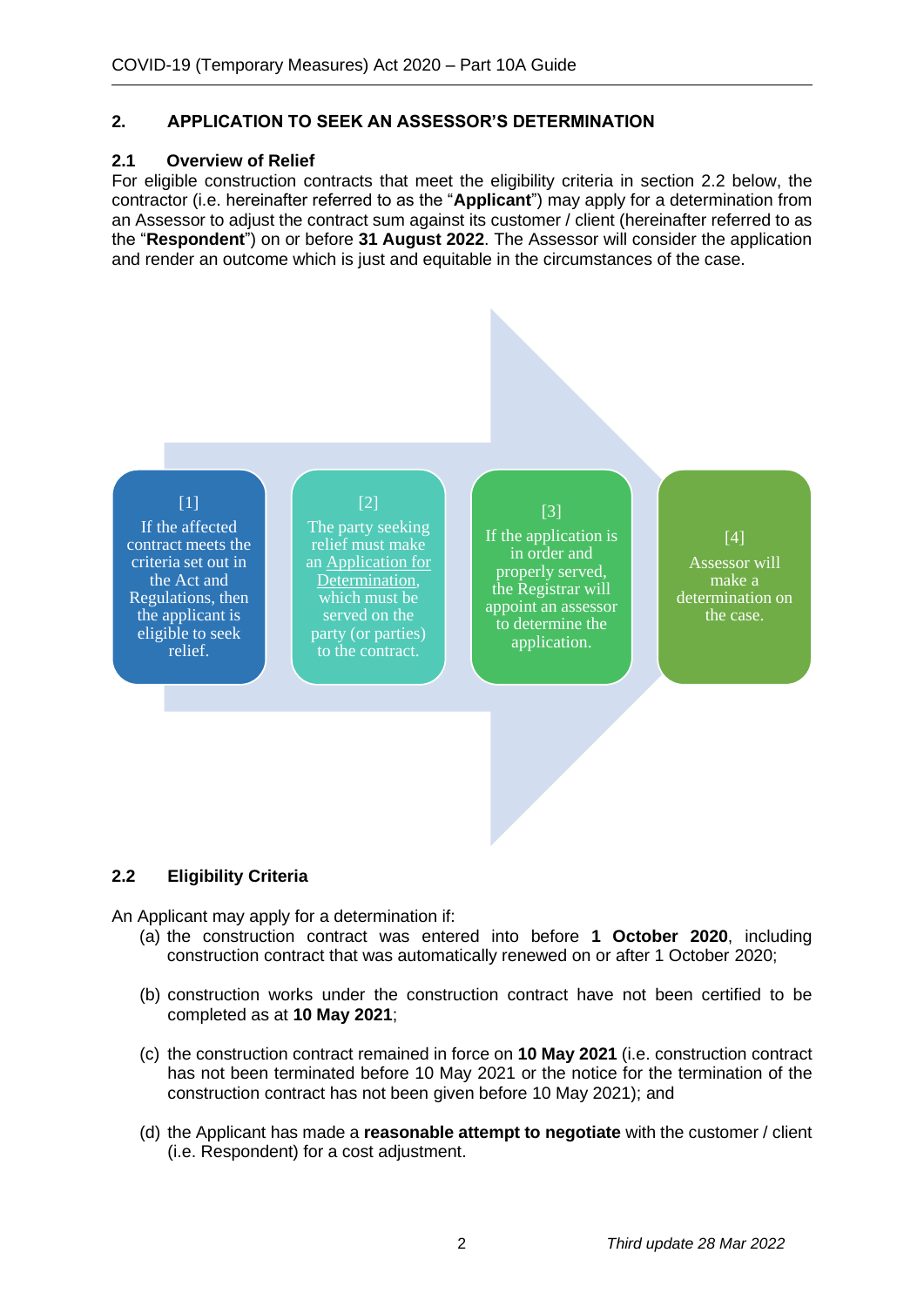Part 10A of the Act does not cover construction contracts for the carrying out of construction works at or on a residential property for which approval is not required under the Building Control Act. For example, a builder carrying out home renovation work for an HDB homeowner is not entitled to apply for an Assessor's determination under the Act as such work does not require approval under the Building Control Act.

#### Construction work

All construction contracts where one party undertakes to carry out 'construction work' (as defined in section 3(1) of the Building and Construction Industry Security of Payment Act ("**SOPA**")<sup>1</sup> ) for another party will be covered under Part 10A of the Act, regardless whether it is a lump sum or term contract.

However, Part 10A of the Act does not apply to contracts for the supply of construction-related 'goods' or 'services' (as defined in section 3(1) of the SOPA), for example supply of goods or consultancy services.

#### *Example*

A party (Party A) is engaged to supply labour only to carry out construction work for another party (Party B). The contract was entered into based on agreed unit rates without predetermined 'contract sum'.

Given that the provision of labour to carry out construction work is considered as 'services' rather than 'construction work', Party A is not entitled to apply for an Assessor's determination to adjust the contract sum.

#### Reasonable attempt to negotiate

The Applicant must show that he has attempted to negotiate with the Respondent on the cost increase of the foreign manpower salary costs of the Work Permit Holder, before he can apply for an Assessor to determine the adjustment.

Developers, main contractors and subcontractors are all part of the same Built Environment ecosystem and have long-term relationships. The objective of Part 10A is to encourage stakeholders to step up to help one another during these challenging times.

<sup>1</sup> "construction work" means —

<sup>(</sup>a) the construction, alteration, repair, restoration, maintenance, extension, demolition or dismantling of buildings or structures (whether permanent or not) that form, or are to form, part of the land;

<sup>(</sup>b) the construction, alteration, repair, restoration, maintenance, extension, demolition or dismantling of any works that form, or are to form, part of the land, including walls, roadworks, power-lines, telecommunication apparatus, aircraft runways, docks and harbours, railways, inland waterways, pipelines, reservoirs, water mains, wells, sewers, industrial plant and installations for the purpose of land drainage, coast protection or defence;

<sup>(</sup>c) the installation in any building, structure or works of fittings that form, or are to form, part of the land, including systems of heating, lighting, airconditioning, ventilation, power supply, drainage, sanitation, water supply or fire protection, and security or communications systems;

<sup>(</sup>d) any operation which forms an integral part of, is preparatory to, or is for rendering complete, works of the kind referred to in paragraph (a), (b) or (c), including -

<sup>(</sup>i) land reclamation;

<sup>(</sup>ii) site clearance, earth-moving, excavation, tunnelling and boring;

<sup>(</sup>iii) the laying of foundations;

<sup>(</sup>iv) the erection, maintenance or dismantling of scaffolding;

<sup>(</sup>v) the prefabrication of components to form part of any building, structure or works, whether carried out at or on the construction site or elsewhere; and

<sup>(</sup>vi) site restoration, landscaping and the provision of roadways and other access works;

<sup>(</sup>e) the external or internal cleaning of buildings, structures or works, so far as it is carried out in the course of their construction, alteration, repair, restoration, maintenance or extension; or

<sup>(</sup>f) the painting or decorating of the external or internal surfaces of any building, structure or works.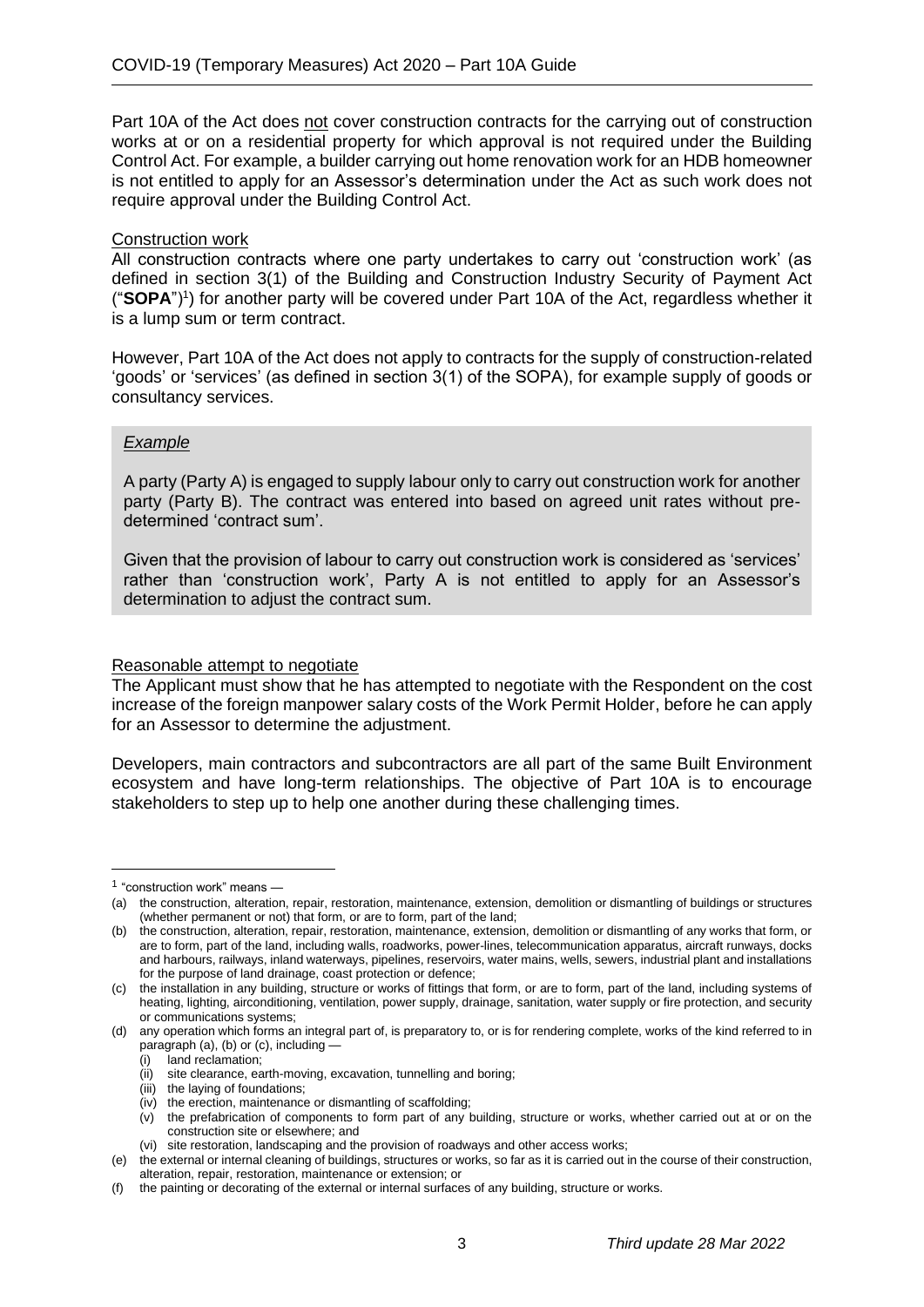**All parties should attempt to negotiate with each other in good faith, before triggering the assessment process**. **To facilitate the negotiation process, parties may consider adopting the templates in Annex A to conduct eligibility check and record a breakdown of the proposed adjustment to the contract sum**. Examples of evidence that demonstrates a reasonable attempt to negotiate include documents such as minutes of meetings or correspondence that document negotiations between the parties to share the burden of the foreign manpower salary costs increase.

*Basic Checklist on Eligibility Criteria to apply for an Assessor's determination under Part 10A*

- $\Box$  This is a construction contract where one party undertakes to carry out 'construction works' (as defined in section 3(1) of the Building and Construction Industry Security of Payment Act ("SOPA")) for another party;
- □ This construction contract was entered into before 1 October 2020, including a construction contract that was renewed automatically on or after 1 October 2020;
- $\Box$  There were construction works that were not certified to be completed under the construction contract as at 10 May 2021;
- $\Box$  This construction contract was not terminated before 10 May 2021 or a notice for the termination of the construction contract has not been given before 10 May 2021;
- $\Box$  If the construction contract is for the carrying out of construction work for a residential property, approval is required to be obtained under the Building Control Act in respect of the construction works.
- $\Box$  The Applicant has made a reasonable attempt to negotiate the sharing of increase in the foreign manpower salary costs; and
- $\Box$  Application fee has been paid upon request by the Registry.

*Note: This checklist is designed to assist the user in making a quick check as to whether the case is one to which Part 10A applies. It does not go into details and does not cover all situations.*

# <span id="page-6-0"></span>**2.3 Application for a determination from an Assessor**

An Applicant must apply to the Part 10A Registrar (hereinafter referred to as the "**Registrar**") on or before 31 August 2022. The application for an Assessor's determination must be in **Form A** (accessible through [https://go.gov.sg/cotma10a\)](https://go.gov.sg/cotma10a) containing:

- (a) the name, address, telephone number, and email address (if any) of the Applicant;
- (b) the name and address, and (if known to the Applicant) the telephone number and email address of each of the following:
	- i. the other party or parties to the construction contract (e.g. Respondent);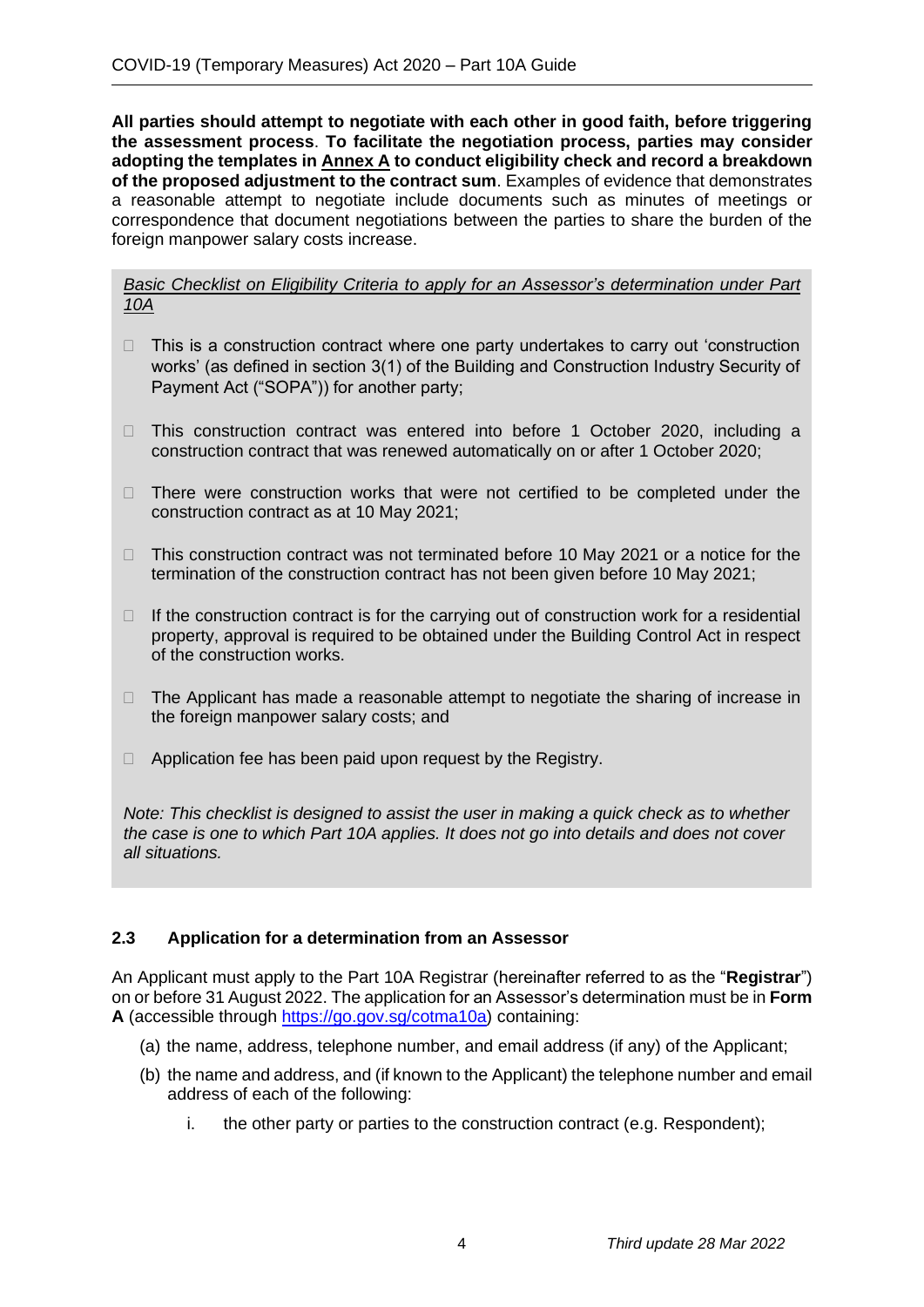- ii. any person who is the Applicant's guarantor or surety, or who has issued any performance bond or equivalent, in relation to the carrying out of the construction works under the construction contract;
- iii. any assignee of any other party to the construction contract:
- (c) the following information about the construction contract in question:
	- i. the parties to the construction contract;
	- ii. the date the construction contract was entered into;
	- iii. whether, as at 10 May 2021, there were any construction works to be performed under the construction contract that have not been certified in accordance with the construction contract as completed;
	- iv. whether the construction contract is for the carrying out of construction works at or on any residential property (within the meaning of the Residential Property Act (Cap. 274)) that do not require the approval under the Building Control Act;
	- v. whether the construction contract has been terminated before 10 May 2021, or whether a notice for the termination of the construction contract was given in accordance with the construction contract before 10 May 2021;
- (d) documentary proof of the increase in the amount of foreign manpower salary costs incurred by the Applicant between 1 October 2020 and 30 June 2022, over the amount which the Applicant would otherwise have incurred because of a COVID-19 event (i.e. cost increase);
- (e) a brief explanation of how the COVID-19 event had caused the manpower cost increase;
- (f) the steps taken by the Applicant to reduce the manpower cost increase; and
- (g) a copy of the construction contract in question.

The application for an Assessor's determination may also contain other relevant supporting documents (including workers time-sheets, payslips before and after COVID-19 and correspondences) which the Applicant wants to submit to the Assessor to, for example, support the cost increase and the position taken by the Respondent during the earlier negotiations.

**Proper preparation and presentation of the Applicant's case to the Assessor may be a critical factor in the success or failure of one's case**. **To facilitate the submission to the Assessor, parties may consider adopting the templates in Annex A to break down the proposed adjustment to the contract sum.** It is best to keep the submission simple so that the Assessor can quickly gasp the essential points to facilitate a fair and timely determination of the matter.

#### Service of documents & Declaration of service

After the application for an Assessor's determination has been received by the Registrar, the Registrar will inform the Applicant if he is satisfied that the application is in order. **Within 2 working days after the notification from the Registrar, the Applicant will have to serve through email** (or registered post if unable to send by email):

- (a) a copy of the application (accompanying with the relevant documents and supporting documentary proof);
- (b) the Registrar's notification acknowledging the receipt; and
- (c) a copy of the form of response in Form D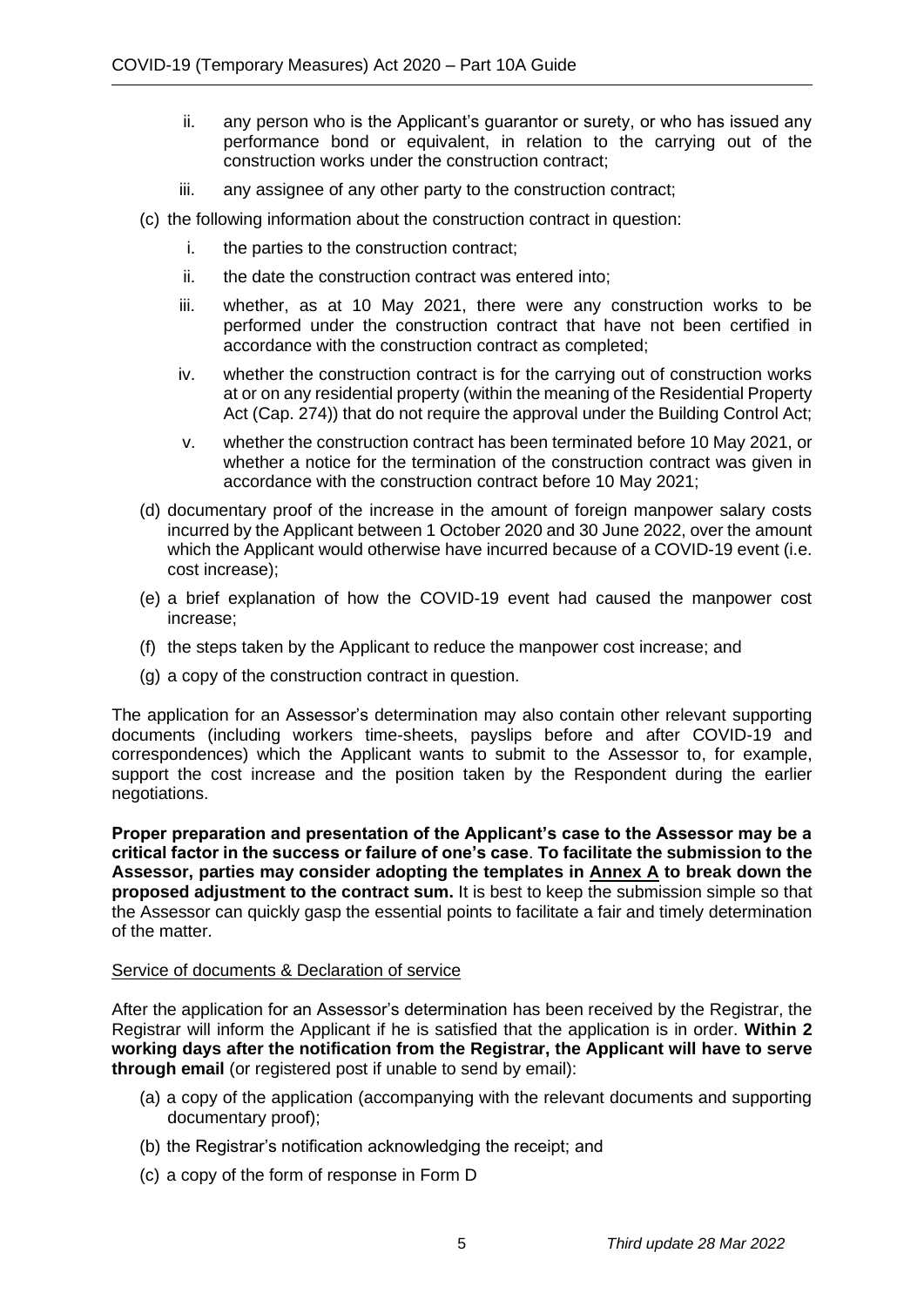to each of the following:

- (a) the other party or parties to the construction contract (e.g. Respondent);
- (b) any person who is the Applicant's guarantor or surety, or who has issued any performance bond or equivalent, in relation to the carrying out of the construction works under the construction contract; and
- (c) any assignee of any other party to the construction contract.

Within **2 working days** after the Applicant has served the above documents to the other parties, the Applicant must declare such service to the Registrar using **Form C** (accessible through https://go.gov.sg/cotma10a).

#### <span id="page-8-0"></span>**2.4 Response to an application for determination**

The Respondent may submit a response to an application for an Assessor's determination in **Form D** (accessible through https://go.gov.sg/cotma10a), any time within **5 working days** after being served with the documents by the Applicant, to each of the following:

- (a) the Registrar;
- (b) the other party or parties to the construction contract (e.g. Respondent);
- (c) any person who is the Applicant's guarantor or surety, or who has issued any performance bond or equivalent, in relation to the carrying out of the construction works under the construction contract; and
- (d) any assignee of any other party to the construction contract.

The Respondent may include other relevant supporting documents (including any proposals or adjustments in relation to the cost increase during the earlier negotiations) which the Respondent wants to submit to the Assessor in respect of the application.

**Proper preparation and presentation of the Respondent's case to the Assessor may be a critical factor in the success or failure of one's case**. It is best to keep the submission simple so that the Assessor can quickly gasp the essential points to facilitate a fair and timely determination of the matter.

#### <span id="page-8-1"></span>**2.5 Application fee**

Once the Registrar is satisfied that the Applicant has served the documents to the Respondent and the other relevant parties to the contract, the Registrar will inform the Applicant on the application fees to be paid.

The application fee is a **one-time payment to be borne by the Applicant and is nonrefundable** irrespective of the application result.

| For claimed costs<br>increase up to: | <b>Application fees</b> | <b>For claimed costs</b><br>increase up to: | <b>Application fees</b> |
|--------------------------------------|-------------------------|---------------------------------------------|-------------------------|
| \$100,000                            | \$4,000                 | \$3,250,000                                 | \$16,500                |
| \$150,000                            | \$4,500                 | \$3,500,000                                 | \$17,000                |
| \$200,000                            | \$5,000                 | \$3,750,000                                 | \$17,500                |
| \$250,000                            | \$5,500                 | \$4,000,000                                 | \$18,000                |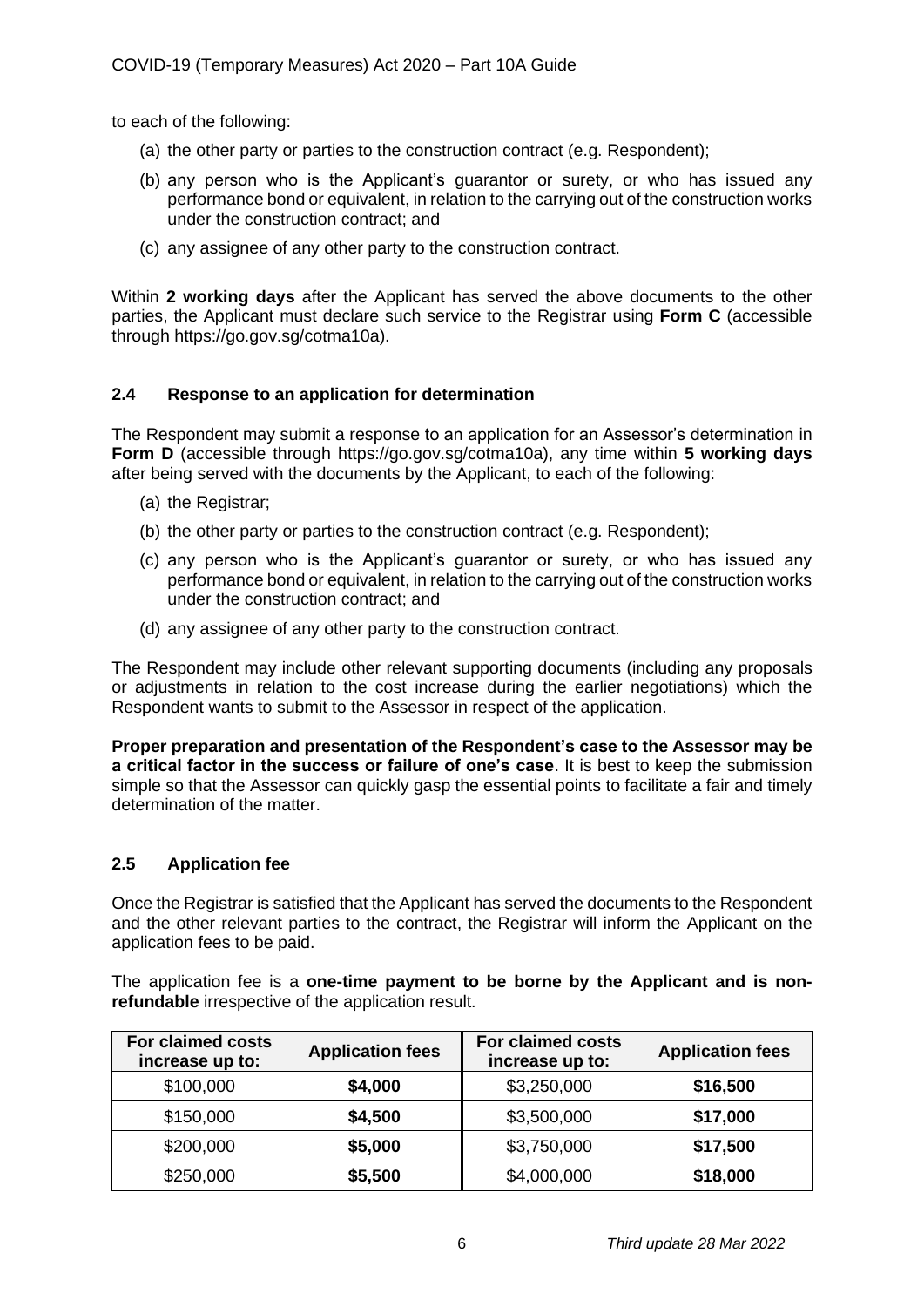| For claimed costs<br>increase up to: | <b>Application fees</b> | For claimed costs<br>increase up to: | <b>Application fees</b> |
|--------------------------------------|-------------------------|--------------------------------------|-------------------------|
| \$300,000                            | \$6,000                 | \$4,250,000                          | \$18,500                |
| \$350,000                            | \$6,500                 | \$4,500,000                          | \$19,000                |
| \$400,000                            | \$7,000                 | \$4,750,000                          | \$19,500                |
| \$450,000                            | \$7,500                 | \$5,000,000                          | \$20,000                |
| \$500,000                            | \$8,000                 | \$5,500,000                          | \$20,500                |
| \$600,000                            | \$8,500                 | \$6,000,000                          | \$21,000                |
| \$700,000                            | \$9,000                 | \$6,500,000                          | \$21,500                |
| \$800,000                            | \$9,500                 | \$7,000,000                          | \$22,000                |
| \$900,000                            | \$10,000                | \$7,500,000                          | \$22,500                |
| \$1,000,000                          | \$10,500                | \$8,000,000                          | \$23,000                |
| \$1,100,000                          | \$11,000                | \$8,500,000                          | \$23,500                |
| \$1,200,000                          | \$11,500                | \$9,000,000                          | \$24,000                |
| \$1,300,000                          | \$12,000                | \$9,500,000                          | \$24,500                |
| \$1,400,000                          | \$12,500                | \$10,000,000                         | \$25,000                |
| \$1,500,000                          | \$13,000                | \$10,500,000                         | \$25,500                |
| \$1,750,000                          | \$13,500                | \$11,000,000                         | \$26,000                |
| \$2,000,000                          | \$14,000                | \$11,500,000                         | \$26,500                |
| \$2,250,000                          | \$14,500                | \$12,000,000                         | \$27,000                |
| \$2,500,000                          | \$15,000                | \$12,500,000                         | \$27,500                |
| \$2,750,000                          | \$15,500                | \$13,000,000                         |                         |
| \$3,000,000                          | \$16,000                | and beyond                           | \$28,000                |

The application fee is based on the claimed cost increase, between 1 October 2020 and 30 June 2022, which can be computed based on the formula below:

Claimed cost increase = the amount of foreign manpower salary costs incurred because of a COVID-19 event – the amount of foreign manpower salary costs that would have been incurred without such a COVID-19 event.

The claimed cost increase has to be clearly indicated in Form A when making an application for a determination.

The application fee is intended to be commensurate with the work done and expenses incurred by an independent Assessor to determine a case, based on the potential time to be spent by the Assessor corresponding to the complexity of the case.

Any other related cost and professional expenses that each party (i.e. the Applicant or the Respondent) may incur, e.g. cost of obtaining professional assistance from consultants or other specialist, are to be borne by the parties themselves. The Assessor will not award costs due to any other related professional expenses that a party has incurred.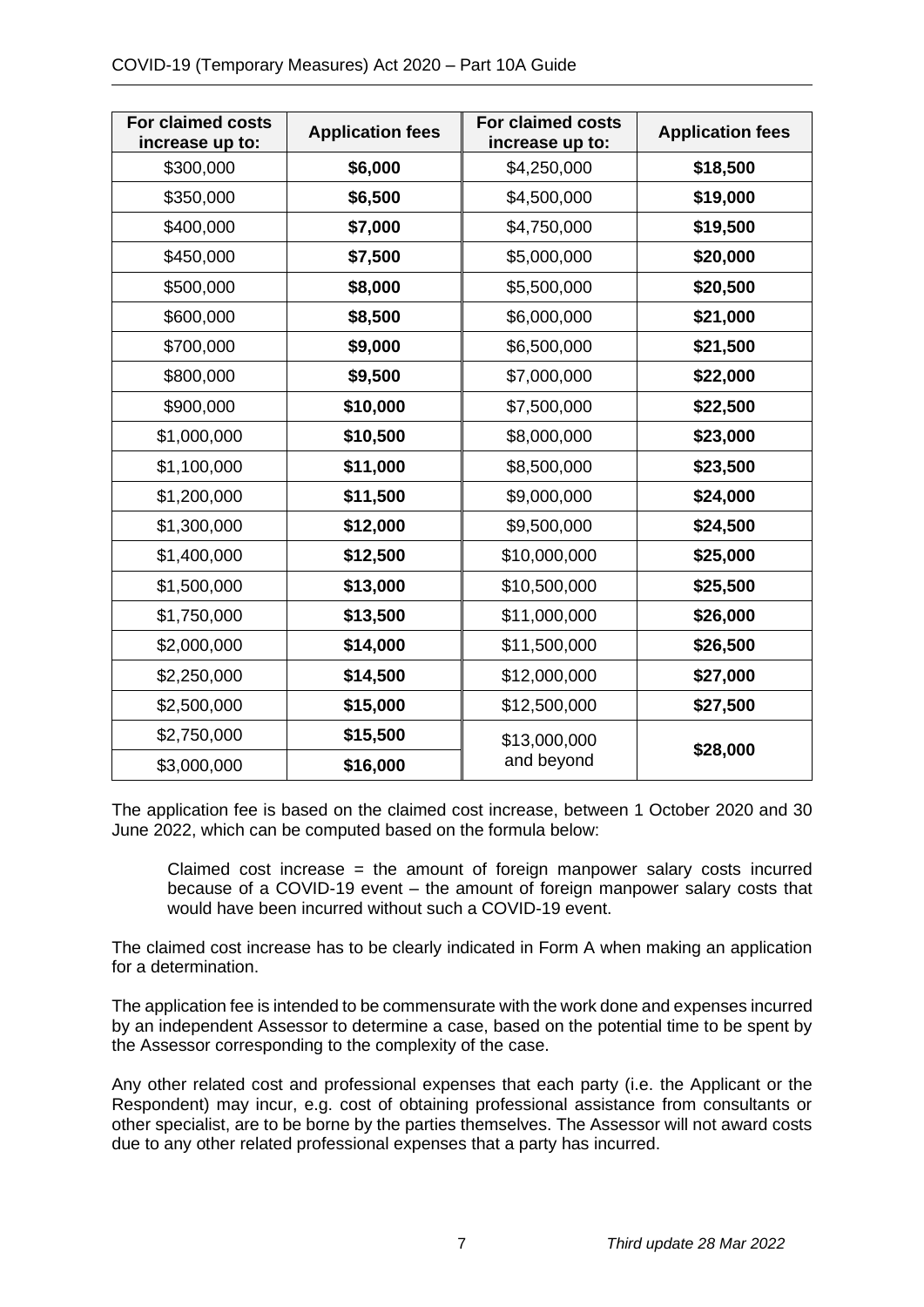# <span id="page-10-0"></span>**2.6 Other procedures**

#### Extension of Time

If the Applicant or Respondent wishes to extend the period within which they are required to serve or submit any form or document, they may make a request to the Registrar, or the Assessor if one has been appointed, by way of email as provided in the acknowledgement of receipt of the application. The parties should cite the Application No. (if any) in their email requests.

### Amendment of Application / Response

If, before the Assessor's determination is made, the Applicant wishes to amend the application in Form A or the Respondent wishes to amend the response in Form D, they may submit a request to the Registrar by way of email as provided in the acknowledgement of receipt of the application. The parties should cite the Application No. (if any) in their email requests.

#### Withdrawal of Application

If the Applicant wishes to withdraw the application before the Assessor's determination is made, they may submit a request to the Registrar using **Form B** (accessible through [https://go.gov.sg/cotma10a\)](https://go.gov.sg/cotma10a).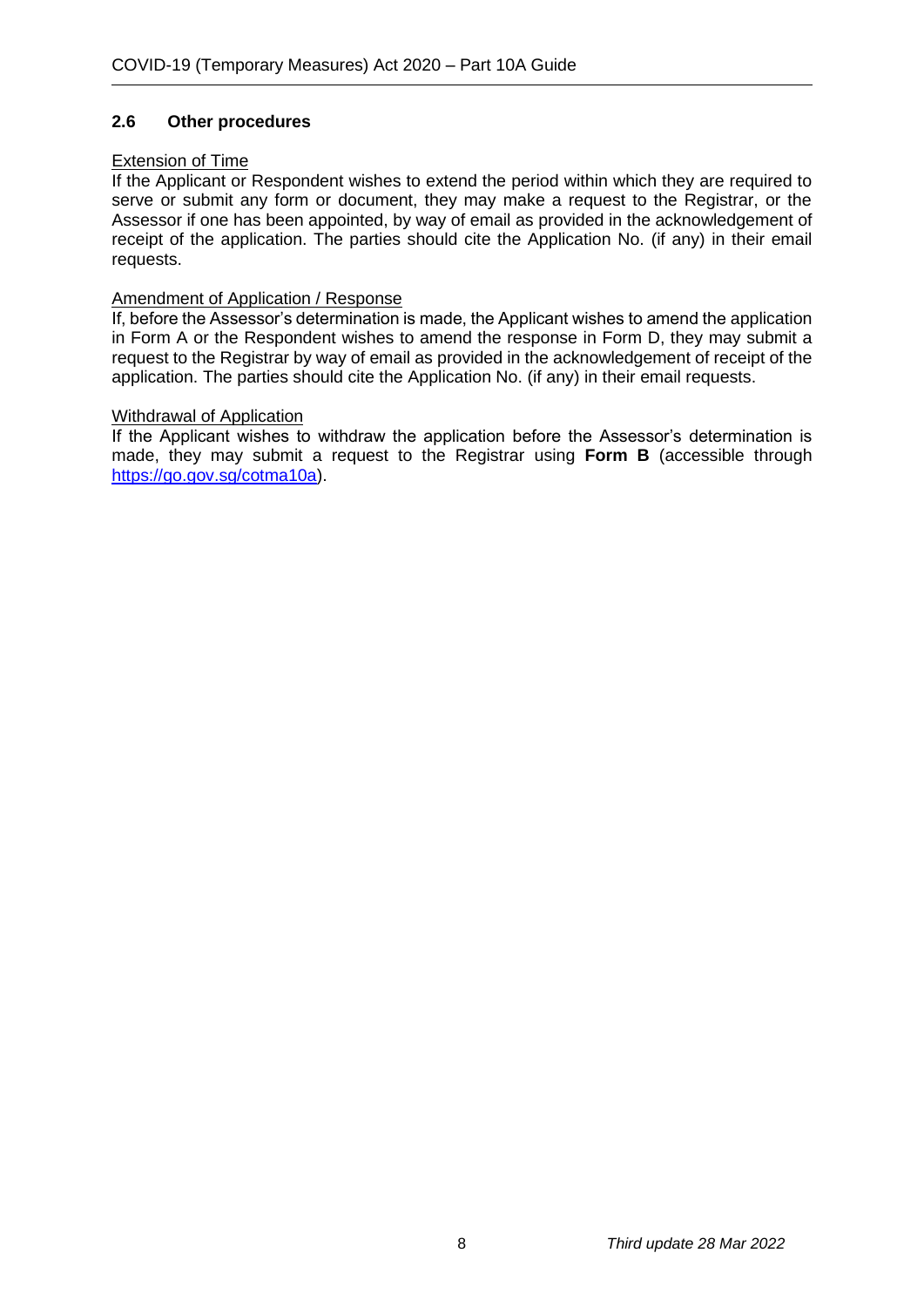# <span id="page-11-0"></span>**3. DETERMINATION PROCESS**

#### <span id="page-11-1"></span>**3.1 Appointment of Assessor**

After the application fee has been paid by the Applicant (and the time for the Respondent to submit a response has passed), the Registrar will appoint an Assessor to determine the application and inform all the relevant parties to the construction contract on such appointment.

The Assessors are experienced professionals who have the relevant qualifications related to the Built Environment sector and at least 10 years of working experience in or relating to the building and construction industry in Singapore.

Generally, the Assessor decides on the procedure to be adopted, for example a documentonly procedure, a hearing or both. The starting point is for a hearing to be conducted by way of **exchange of emails**. The Assessor may request for clarifications or further documents by email.

However, if the Assessor is of the opinion that justice would be better served by an online or physical hearing, **no party may be represented by an advocate and solicitor** (including an in-house counsel who is admitted as an advocate and solicitor of the Supreme Court) **unless the Assessor permits otherwise**. The Assessor may permit an interpreter at the hearing if any party has difficulty in communicating in English, but the party will be responsible for sourcing for their own interpreter.

#### <span id="page-11-2"></span>**3.2 Assessor's determination**

The Assessor will determine:

- (a) whether the case is one to which Part 10A applies; and
- (b) whether the Applicant has made a reasonable attempt to negotiate with the Respondent for adjustment on the increase in the foreign manpower salary costs.

#### *Foreign manpower salary costs*

The term has been defined as "the remuneration (including bonuses, allowances and overtime payments) payable to individuals who are neither citizens nor permanent residents of Singapore and who hold a work permit".

The relief was meant to cover the increase in salary of the work permit holders due to a COVID-19 event, as compared to the salary of the same group of workers if COVID-19 did not happen. As such, costs for additional manpower for contractor to catch up on the delay is not covered by this relief.

The relief also covers an increase in an amount paid by the Applicant to its contractor, in relation to the carrying out of the construction work, being payment for any foreign manpower salary costs incurred by the Applicant.

Accordingly, the cost increase must have been incurred by the contractor prior to the application for the relief under Part 10A of the Act.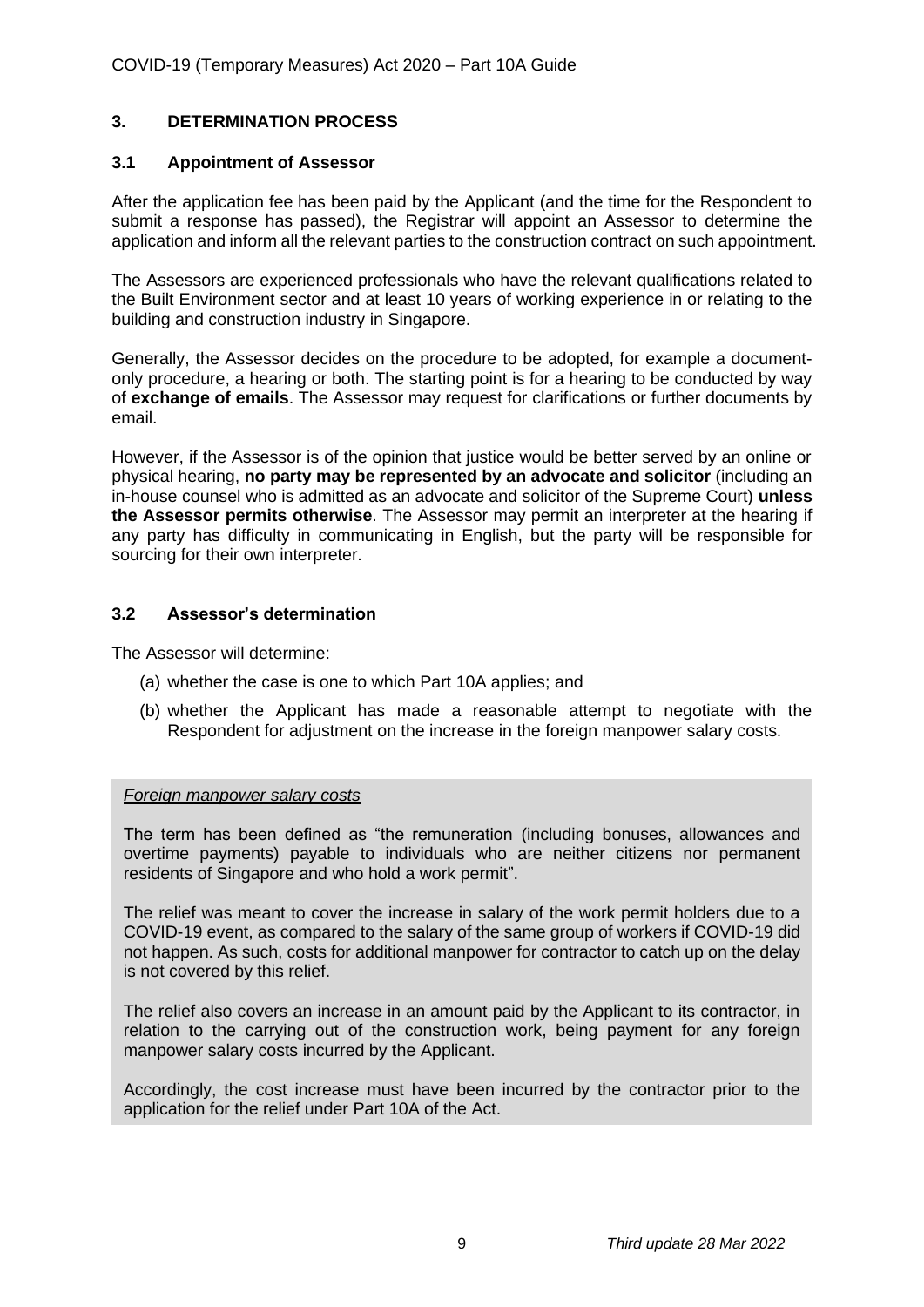If the above two conditions are met, the Assessor will subsequently determine:

- (a) whether **there has been an increase in the amount of the foreign manpower salary costs** incurred by the Applicant at any time between 1 October 2020 and 30 June 2022, over what the Applicant would otherwise have incurred, because of a COVID-19 event; and
- (b) whether **it is just and equitable in the circumstances of the case to adjust the contract sum** to take into account such increase, and (if so) **the adjusted amount**.

The Assessor will make a determination that is just and equitable in the circumstances of the case after taking into account the following matters and principles:

- (a) whether **any party is entitled to obtain or has obtained relevant relief in respect of the manpower cost increase**;
- (b) the **loss suffered or benefit obtained by any party** in relation to the manpower cost increase;
- (c) any **adjustment of the contract sum proposed by the Respondent** during the negotiation;
- (d) the **impact that any proposed adjustment of the contract sum may have on another contract** that any party has with a third party; and
- (e) any **agreement between the parties** in relation to the manpower cost increase.

#### *Example – Foreign Worker Levy rebate*

The Government has been providing the Foreign Worker Levy (FWL) rebate to support the sector with its increased manpower costs. The FWL rebate is given for each Work Permit Holder (WPH) in the construction sector, increased from \$90 per month (introduced before the enactment of Part 10A for firms to adjust to much more stringent Safe Management Measures (SMM)) to \$250 per month from May 2021 to March 2022 (= nett \$160 per month to address significant manpower shortages due to tighter border restrictions). Even with the streamlining of SMM in March 2022, the FWL rebate was extended at \$250 per month for April and May 2022, and \$200 for June 2022.

As the FWL rebate is a relief in respect of the manpower cost increase, an Assessor will need to consider and offset the Government's rebate in the computation for the adjustment of the contract sum. Also, the Assessor will also need to consider the apportionment of the FWL rebate provided to the firm that offsets manpower cost increase incurred under the construction contract in question.

Suggested templates for Applicant's use to conduct eligibility-check and breakdown of the proposed adjustment to the contract sum is appended in Annex A.

After the Assessor has made a determination, the Registrar will inform the Applicant, the Respondent, and all other parties who were served the application for an Assessor's determination. The Registrar may publish the facts of the case, the arguments and the determination without disclosing the names of the parties concerned or any information that may disclose their identities.

There is no appeal against an Assessor's determination, and it will be binding on all parties to the application. The mechanism is intended to provide for quick and effective practical solutions. Hence, neither the Registry nor the Assessor is required to give detailed grounds for the determination.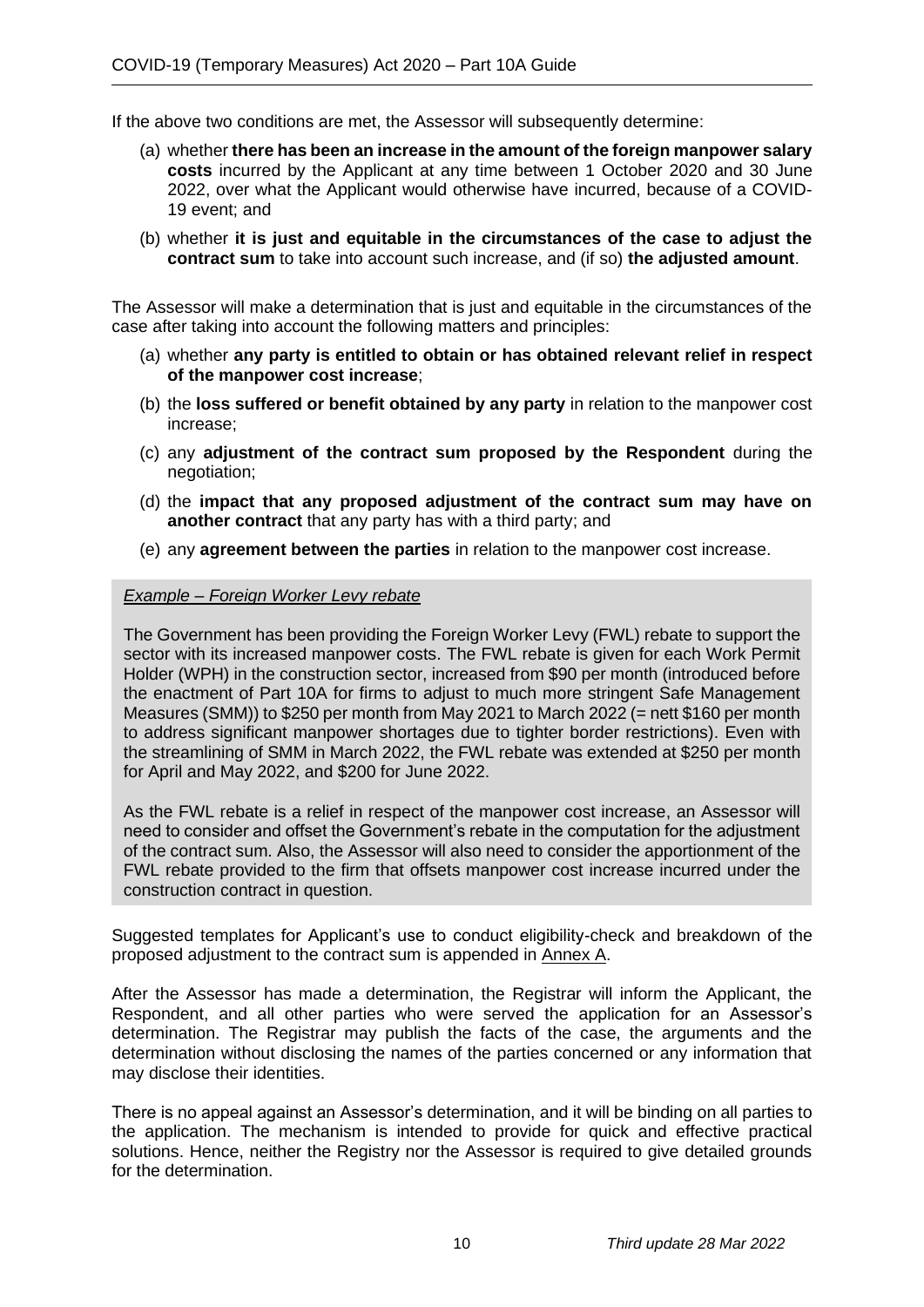# Considerations for determination

As any adjustment to the contract sum should be made on a **just and equitable basis**, an Assessor will attempt to ensure that the increase in the amount of the foreign manpower salary costs incurred by the Applicant is co-shared by the Respondent. Hence, parties should expect an Assessor to make a just and equitable adjustment of the contract sum to cover the claimed cost increase. Depending on the nature and circumstances of the particular case, the Assessor is further empowered to adjust the co-sharing quantum as the justice of the case requires, e.g. with due consideration of the parties' financial positions.

### *Example*

Assuming a WPH is getting a remuneration of \$1,000 per month in January 2020. However, his remuneration has increased to \$1,300 per month since December 2020 due to the tight manpower supply arising from COVID-19. Hence, the cost increase will be \$300 x 19 months = \$5,700 (from Dec 2020 to Jun 2022). On a simple just and equitable basis, the Respondent is only liable to the Applicant for 50% of the cost increase, i.e. \$2,850.

With the FWL rebate, the cost increase 'suffered' by the Applicant will be reduced, resulting in a cost increase of only \$390, i.e. \$2,850 – (\$160 x 11 months) [May 2021 to March 2022 = 11 months] – (\$250 x 2 months) [April & May 2022] - \$200 [June 2022]. In that respect, the Assessor should consider adjusting the contract sum upwards by \$390 for every WPH.

### <span id="page-13-0"></span>**3.3 Subsequent determination**

The Act provides that the Assessor or another Assessor may vary or replace the determination if there has been a material change in the circumstances after it has been made, and if it is just and equitable for the variation or replacement to be made.

Parties who wish to apply for a variation or replacement of the determination should apply to the Registrar using **Form H** (accessible through [https://go.gov.sg/cotma10a\)](https://go.gov.sg/cotma10a), and provide supporting documents on the material change in circumstances after the determination was made. The other party to the case, who wish to oppose the application for subsequent determination, may submit a reply in **Form I** (accessible through [https://go.gov.sg/cotma10a\)](https://go.gov.sg/cotma10a).

# <span id="page-13-1"></span>**3.4 Error in Assessor's determination**

If there is a clerical mistake, or error arising from an accidental slip or omission, in the Assessor's determination, the Applicant or Respondent may submit an application to correct error in determination using Form G (accessible through [https://go.gov.sg/cotma10a\)](https://go.gov.sg/cotma10a).

# <span id="page-13-2"></span>**3.5 Setting aside a dismissal or determination**

If a party to a determination is absent from the hearing, the Assessor may dismiss the application or make a determination on the case. The determination will be made on the basis of the information and documents available to the Assessor.

If the party had **a good reason for being absent** and wishes to set aside the Assessor's decision (i.e. dismissal or determination), the party may make an application to set aside the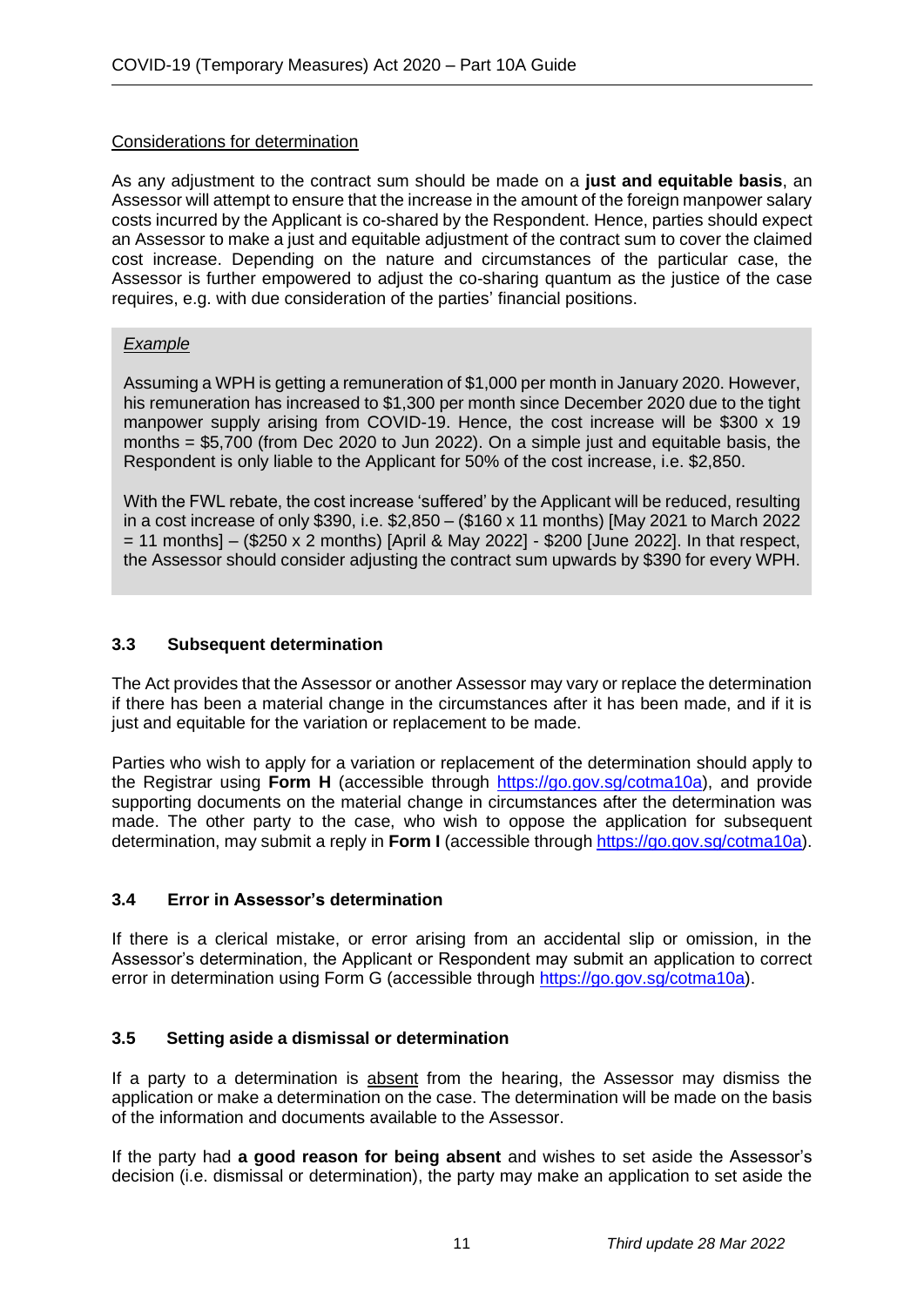Assessor's decision made in their absence. The application to set aside the Assessor's decision must be made using **Form E** (accessible through [https://go.gov.sg/cotma10a\)](https://go.gov.sg/cotma10a), any time within **5 working days** after the Assessor's decision is sent to the parties. The other party to the case, who wish to oppose the application for setting aside, may submit a reply in **Form F** (accessible through [https://go.gov.sg/cotma10a\)](https://go.gov.sg/cotma10a).

# <span id="page-14-0"></span>**3.6 Confidentiality of proceedings**

The statements or documents submitted, created or made for the purposes of an assessment proceeding (including the application, response, and any other forms), or any information (whether written or oral) that is disclosed in the course of an assessment proceedings remain confidential. A party cannot disclose such information to a third party except:

- (a) with the consent of the other party to whom the information relates;
- (b) when the information is in the public domain; or
- (c) when the disclosure is necessary for the proceedings, the enforcement of an Assessor's determination or any proceeding before a court or arbitral tribunal.

Any party who contravenes the above is guilty of a criminal offence.

# <span id="page-14-1"></span>**3.7 Enforceability of an Assessor's determination**

An Assessor's determination is binding on all parties to the application. The contract sum as adjusted by an Assessor's determination may be enforced in the same manner as a judgment or an order of the court.

Nonetheless, the Applicant should make the necessary payment claims based on the adjusted contract sum. Dispute on the payment claims should be resolved in a separate tribunal, such as adjudication under the SOPA, arbitration or litigation.

\*\*\*\*\*\* The End \*\*\*\*\*

Annex A – Suggested templates for Part 10A claims:

- a) **Suggested template for eligibility checks and negotiation**: download template by clicking [Here](https://www1.bca.gov.sg/docs/default-source/bca-restart/template-for-part-10a-(annex-a).xlsx?sfvrsn=2968af67_8) (or visit<https://go.gov.sg/cotma10a-negotiation> )
- b) **Suggested template for claimed cost breakdown form for application for Part 10A Assessor's determination**, download template by clicking [Here](https://www1.bca.gov.sg/docs/default-source/bca-restart/applicant-claimed-costs-breakdown-form.xlsx?sfvrsn=75f64e5f_2) (or visit <https://go.gov.sg/cotma10a-costs-breakdown> )

*(The templates under Annex A can be manually located at https://go.gov.sg/cotma10a)*